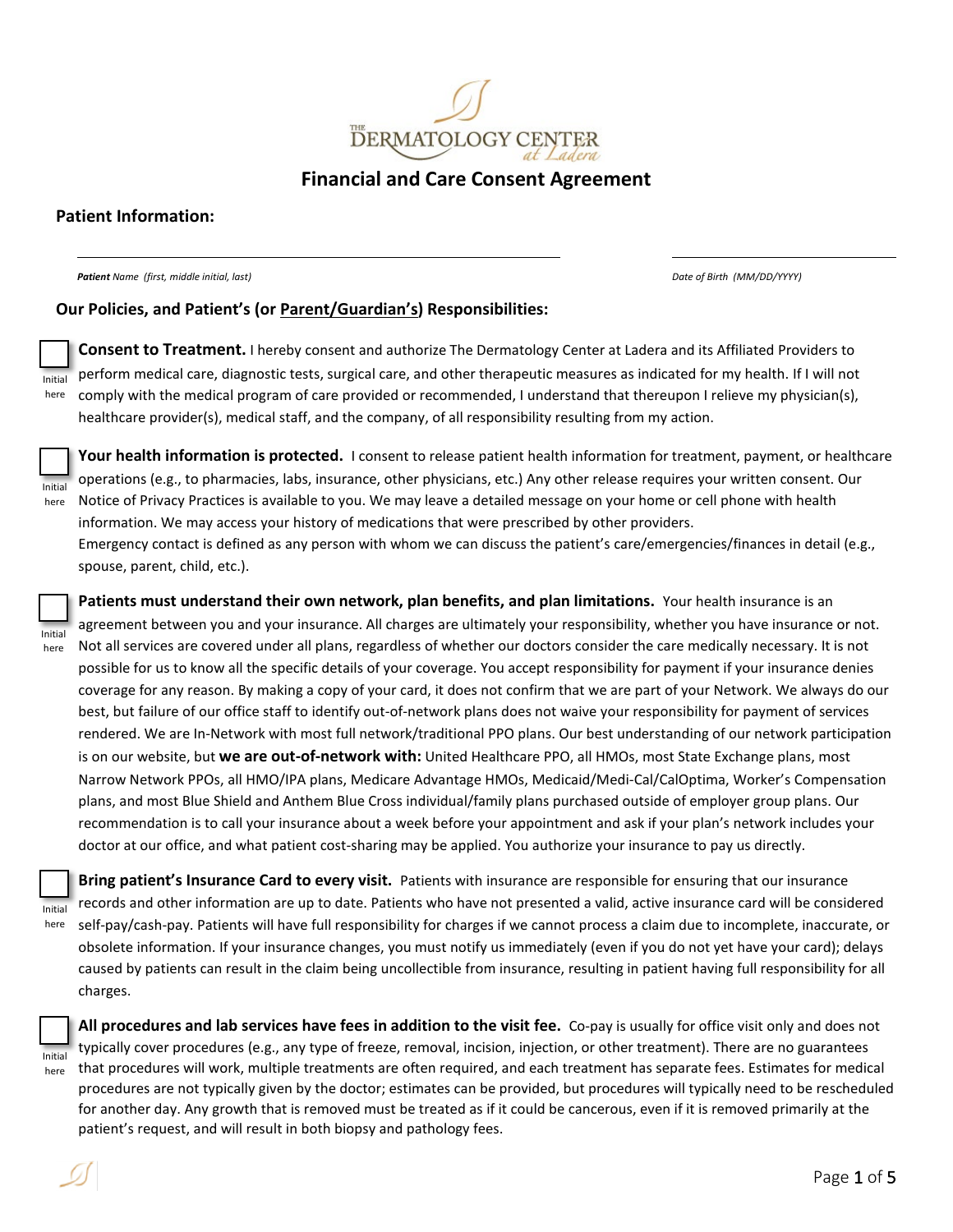Labs, imaging, special stains, pathology consult, and other tests sometimes must be ordered and may be furnished by independent sources to complete a diagnosis. We are not responsible for those charges; contact those facilities for billing questions. Additional fees may apply per industry standards for phone/virtual/televisit/portal visits, prolonged visits, follow-ups or complications after treatment, some coordination with other providers, or otherwise special care. Cosmetic visits often turn into medical visits and have standard medical office visit fees; if a patient wants a visit to discuss treatments for wrinkles only (e.g., Botox or filler only), the consult fee is \$200. Cosmetic procedures that need extra time require

| Initial |
|---------|

a \$100 deposit.

**Co-Pay, Self-Pay, and Cosmetic services are due at the time of service.** Co-pay is always expected at date of service. There is a \$5 billing fee for all Co-Payments that must be billed after the date of service. In some cases, we will ask for payment here towards coinsurance or deductible prior to treatment. Our office will not bill "preventative" visits.



**Patients are Partners in their care.** Patients are responsible for scheduling follow-up skin checks and procedures, keeping follow-up appointments and rescheduling missed appointments, calling the office if they do not hear the results of biopsies, labs and other tests, informing their doctor if they decide not to follow the recommended treatment plan, etc.



**Bills are due upon receipt.** We are obligated to collect the full patient cost sharing including the co-pay, co-insurance, and deductible; it is our policy and practice to do so. Past due balances will be assessed a \$10 statement fee for each additional statement we must send. Any self-pay, out-of-network, or other courtesy adjustments will be rescinded if account becomes over 30 days past due. We may charge 18% interest or as allowed by law for any delinquent payment. We exhaust efforts to resolve balances prior to referral to a collection agency; however, additional fees of 50% of your charges or more may accrue from collections activity, and the patient and their family may be discharged from the practice. Returned checks will be assessed a \$25 fee.

**Appointment Cancellation Fees.** We make numerous efforts to remind you of appointments. Out of courtesy to other patients that need appointments, please notify us if you need to cancel at least one full business day prior. To encourage early notice, the following fees will apply for late cancellation or no-show: \$50 for a regular appointment and \$100 for medical procedure, surgery, or cosmetic procedures. Initial here

**Agreement.** I have read each policy, I understand them, and I agree.

×

*Signature of Patient (or Parent/Guardian) Date*

*Printed Name of Patient (or Parent/Guardian) Date of Birth (MM/DD/YYYY)*

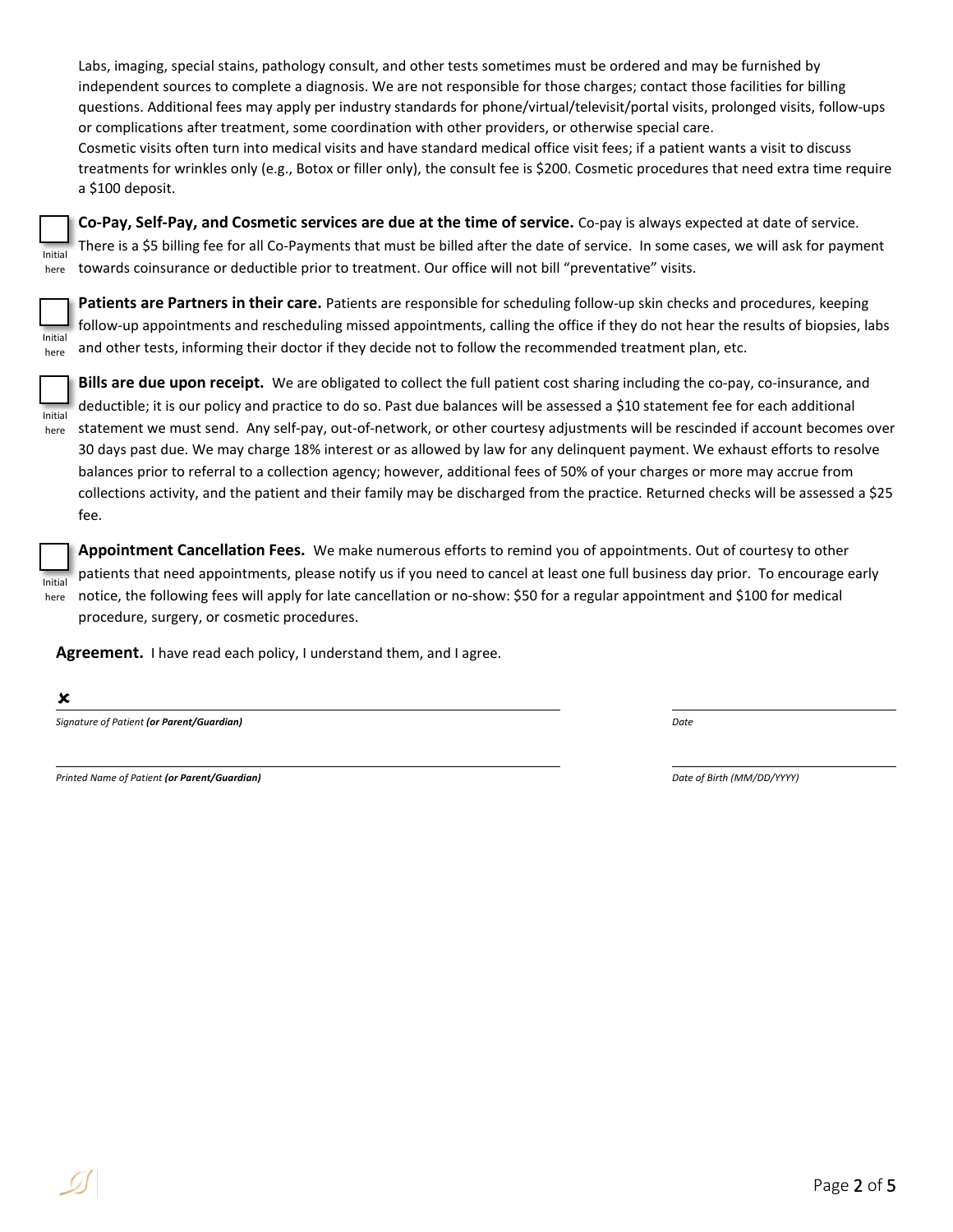

## **MEDICAL QUESTIONNAIRE**

|        | <b>Patient Name:</b>                                                                                                    |            |                                                                                                                                                                                                                                |                                                                                 |   | Date of Birth:                   |
|--------|-------------------------------------------------------------------------------------------------------------------------|------------|--------------------------------------------------------------------------------------------------------------------------------------------------------------------------------------------------------------------------------|---------------------------------------------------------------------------------|---|----------------------------------|
|        | Last                                                                                                                    | First      |                                                                                                                                                                                                                                | M.I.                                                                            |   | MM/DD/YYYY                       |
|        |                                                                                                                         |            |                                                                                                                                                                                                                                |                                                                                 |   |                                  |
|        | Do you have or have had any of the following? (if yes, please check)                                                    |            |                                                                                                                                                                                                                                |                                                                                 |   |                                  |
| Q.     | Acne                                                                                                                    | u          | Depression                                                                                                                                                                                                                     |                                                                                 |   | $\Box$ Pacemaker                 |
| ❏      | <b>Actinic Keratosis</b>                                                                                                | ❏          | <b>Diabetes</b>                                                                                                                                                                                                                |                                                                                 | □ | Psoriasis                        |
| ❏      | Artificial heart valve                                                                                                  | $\Box$     | Down's Syndrome                                                                                                                                                                                                                |                                                                                 | □ | Reactions to local anesthesia    |
| Q.     | Artificial joints or metal                                                                                              | $\Box$     | Heartburn/Ulcers/                                                                                                                                                                                                              |                                                                                 |   | $\Box$ Seasonal allergies/asthma |
|        | implant                                                                                                                 |            | Gastritis/Reflux                                                                                                                                                                                                               |                                                                                 |   | $\Box$ Seizures                  |
| ❏      | <b>Atopic Dermatitis</b>                                                                                                | ⊔          | Heart disease                                                                                                                                                                                                                  |                                                                                 | □ | Stroke                           |
| O.     | <b>Atrial Fibrillation</b>                                                                                              | $\Box$     | Hepatitis                                                                                                                                                                                                                      |                                                                                 |   | $\Box$ Skin Cancer (basal or     |
| $\Box$ | Atypical moles                                                                                                          | $\Box$     | High blood pressure                                                                                                                                                                                                            |                                                                                 |   | squamous cell carcinoma)         |
| ❏      | Autoimmune disease                                                                                                      | $\Box$     | HIV                                                                                                                                                                                                                            |                                                                                 |   | $\Box$ Cancer, other             |
|        | (lupus, rheumatoid                                                                                                      | $\Box$     | Keloids or scarring problems                                                                                                                                                                                                   |                                                                                 |   | Please list:                     |
|        | arthritis)                                                                                                              | $\Box$     | Kidney disease                                                                                                                                                                                                                 |                                                                                 |   |                                  |
| ❏      | <b>Bleeding disorder</b>                                                                                                | ❏          | Liver disease or hepatitis                                                                                                                                                                                                     |                                                                                 |   | $\Box$ Thyroid trouble           |
| ⊔      | <b>Blood clots</b>                                                                                                      | $\Box$     | Lung disease                                                                                                                                                                                                                   |                                                                                 |   | $\Box$ Other conditions          |
| ❏      | Chronic                                                                                                                 | ❏          | Melanoma                                                                                                                                                                                                                       |                                                                                 |   | Please list:                     |
|        | Fatigue/Fibromyalgia                                                                                                    | □          | Migraines                                                                                                                                                                                                                      |                                                                                 |   |                                  |
|        | $\Box$ Cold sores/herpes                                                                                                | ❏          | Multiple Sclerosis                                                                                                                                                                                                             |                                                                                 |   |                                  |
|        |                                                                                                                         |            |                                                                                                                                                                                                                                | the contract of the contract of the contract of the contract of the contract of |   |                                  |
|        | the contract of the contract of the contract of the contract of the contract of<br>Are you allergic to any medications? | $\Box$ Yes | $\square$ No                                                                                                                                                                                                                   | (if yes, please list medication and reaction)                                   |   |                                  |
|        | Medication: Reaction: Reaction:                                                                                         |            |                                                                                                                                                                                                                                |                                                                                 |   | Medication: Reaction: Reaction:  |
|        | Medication: Reaction: Reaction:                                                                                         |            |                                                                                                                                                                                                                                | Medication: Reaction:                                                           |   |                                  |
|        | Please list major surgeries:                                                                                            |            |                                                                                                                                                                                                                                |                                                                                 |   |                                  |
|        |                                                                                                                         |            |                                                                                                                                                                                                                                |                                                                                 |   | Date:                            |
|        |                                                                                                                         |            | Date: the contract of the contract of the contract of the contract of the contract of the contract of the contract of the contract of the contract of the contract of the contract of the contract of the contract of the cont |                                                                                 |   | Date:                            |
|        | Please list major hospitalizations:                                                                                     |            |                                                                                                                                                                                                                                |                                                                                 |   |                                  |
|        |                                                                                                                         |            | Date: the contract of the contract of the contract of the contract of the contract of the contract of the contract of the contract of the contract of the contract of the contract of the contract of the contract of the cont |                                                                                 |   | Date:                            |
|        |                                                                                                                         | Date:      |                                                                                                                                                                                                                                |                                                                                 |   | Date:                            |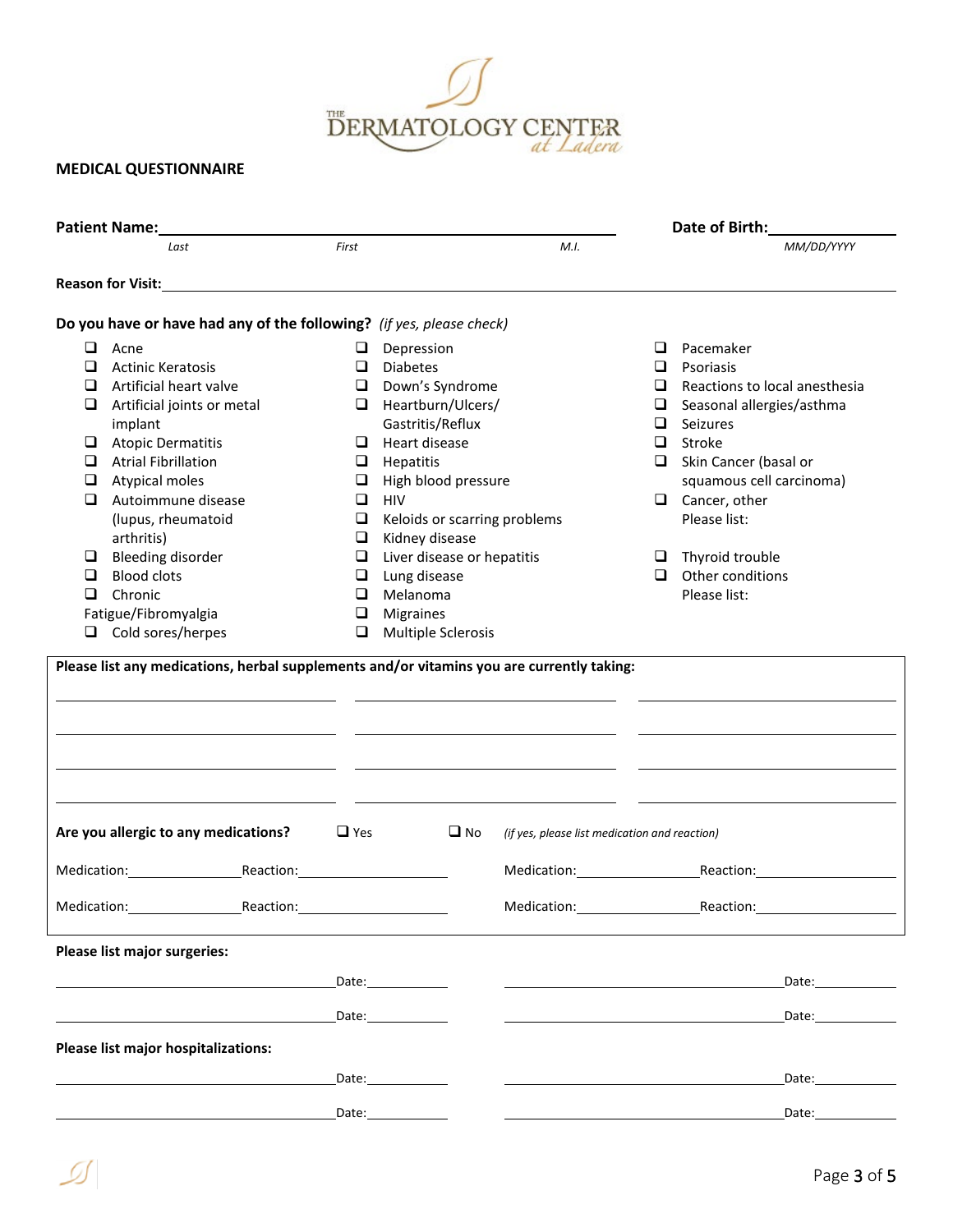#### **Name:**

|                                                                          |                                                                                                                            |                   |                                                                                                                                                                                                                                | Please list any RELATIVES (mother, father, grandmother, grandfather, brother, sister) that have had any of the following conditions? |  |  |  |  |
|--------------------------------------------------------------------------|----------------------------------------------------------------------------------------------------------------------------|-------------------|--------------------------------------------------------------------------------------------------------------------------------------------------------------------------------------------------------------------------------|--------------------------------------------------------------------------------------------------------------------------------------|--|--|--|--|
|                                                                          | □                                                                                                                          |                   | Elevated Cholesterol: Note and Allen Cholesterol and Allen Cholesterol and Allen Cholesterol and Allen Cholesterol and Allen Cholesterol and Allen Cholesterol and Allen Cholesterol and Allen Cholesterol and Allen Cholester |                                                                                                                                      |  |  |  |  |
|                                                                          | ❏<br>$\Box$                                                                                                                |                   |                                                                                                                                                                                                                                |                                                                                                                                      |  |  |  |  |
|                                                                          |                                                                                                                            |                   |                                                                                                                                                                                                                                |                                                                                                                                      |  |  |  |  |
|                                                                          | ❏                                                                                                                          |                   |                                                                                                                                                                                                                                |                                                                                                                                      |  |  |  |  |
|                                                                          | ❏                                                                                                                          |                   |                                                                                                                                                                                                                                |                                                                                                                                      |  |  |  |  |
|                                                                          |                                                                                                                            |                   |                                                                                                                                                                                                                                |                                                                                                                                      |  |  |  |  |
| How many do you have of the following? Brothers:                         |                                                                                                                            |                   | Sisters: Daughters: Daughters:                                                                                                                                                                                                 | Sons:                                                                                                                                |  |  |  |  |
| Do you exercise?                                                         |                                                                                                                            | $\Box$ Yes        | $\Box$ No                                                                                                                                                                                                                      |                                                                                                                                      |  |  |  |  |
| Do you need antibiotics before surgery or dental work?                   |                                                                                                                            | $\Box$ Yes        | $\Box$ No                                                                                                                                                                                                                      |                                                                                                                                      |  |  |  |  |
| Do you take aspirin or are you on blood thinners?                        |                                                                                                                            | $\Box$ Yes        | $\Box$ No                                                                                                                                                                                                                      |                                                                                                                                      |  |  |  |  |
| Do you have any Hepatitis A, B, C exposure?                              |                                                                                                                            | $\Box$ Yes        | $\square$ No                                                                                                                                                                                                                   |                                                                                                                                      |  |  |  |  |
| Do you have any HIV exposure?                                            |                                                                                                                            | $\Box$ Yes        | $\square$ No                                                                                                                                                                                                                   |                                                                                                                                      |  |  |  |  |
|                                                                          |                                                                                                                            | $\Box$ Yes        | $\Box$ No                                                                                                                                                                                                                      |                                                                                                                                      |  |  |  |  |
| Do you have any IV drug use history?                                     |                                                                                                                            |                   |                                                                                                                                                                                                                                |                                                                                                                                      |  |  |  |  |
| Do you smoke tobacco? See questions below.                               |                                                                                                                            | $\Box$ Yes        | $\square$ No                                                                                                                                                                                                                   |                                                                                                                                      |  |  |  |  |
| Do you drink alcoholic beverages?                                        | $\Box$ Yes                                                                                                                 |                   | $\Box$ No If yes, number of beverages/week?                                                                                                                                                                                    |                                                                                                                                      |  |  |  |  |
| Travel Outside of the US?                                                |                                                                                                                            | $\Box$ Yes        | $\square$ No                                                                                                                                                                                                                   |                                                                                                                                      |  |  |  |  |
|                                                                          |                                                                                                                            |                   |                                                                                                                                                                                                                                |                                                                                                                                      |  |  |  |  |
| Tobacco Use (please check one category)<br>$\Box$ Never a smoker.        |                                                                                                                            |                   |                                                                                                                                                                                                                                |                                                                                                                                      |  |  |  |  |
|                                                                          | $\Box$ Former smoker. If Yes, how long has it been since you last smoked? (please check one)                               |                   |                                                                                                                                                                                                                                |                                                                                                                                      |  |  |  |  |
|                                                                          | $\Box$ <1 month $\Box$ 1-3 months $\Box$ 3-6 months $\Box$ 6-12 months $\Box$ 1-5 years $\Box$ 5-10 years $\Box$ >10 years |                   |                                                                                                                                                                                                                                |                                                                                                                                      |  |  |  |  |
| $\Box$ Current smoker. If Yes:                                           |                                                                                                                            |                   |                                                                                                                                                                                                                                |                                                                                                                                      |  |  |  |  |
|                                                                          | How often do you smoke Cigarettes? (please check one)                                                                      |                   |                                                                                                                                                                                                                                |                                                                                                                                      |  |  |  |  |
| $\Box$ every day $\Box$ some days, but not every day                     |                                                                                                                            |                   |                                                                                                                                                                                                                                |                                                                                                                                      |  |  |  |  |
|                                                                          | How many cigarettes a day do you smoke? (please check one)                                                                 |                   |                                                                                                                                                                                                                                |                                                                                                                                      |  |  |  |  |
|                                                                          | $\Box$ 5 or less $\Box$ 6-10 $\Box$ 11-20 $\Box$ 21-30 $\Box$ 31 or more                                                   |                   |                                                                                                                                                                                                                                |                                                                                                                                      |  |  |  |  |
|                                                                          | How soon after you wake up do you smoke your first cigarette? (please check one)                                           |                   |                                                                                                                                                                                                                                |                                                                                                                                      |  |  |  |  |
| $\Box$ within 5 min $\Box$ 6-30 min $\Box$ 31-60 min $\Box$ after 60 min |                                                                                                                            |                   |                                                                                                                                                                                                                                |                                                                                                                                      |  |  |  |  |
| Are you interested in quitting? (please check one)                       |                                                                                                                            |                   |                                                                                                                                                                                                                                |                                                                                                                                      |  |  |  |  |
|                                                                          | $\Box$ Ready to quit $\Box$ Thinking about quitting $\Box$ Not ready to quit                                               |                   |                                                                                                                                                                                                                                |                                                                                                                                      |  |  |  |  |
|                                                                          | Have you recently had any of the following? (Please check all that apply)                                                  |                   |                                                                                                                                                                                                                                |                                                                                                                                      |  |  |  |  |
| $\Box$ Weight change                                                     | $\Box$ Fatigue                                                                                                             | $\Box$ Diarrhea   |                                                                                                                                                                                                                                | $\Box$ Neck stiffness                                                                                                                |  |  |  |  |
| $\Box$ Fever                                                             | □ Heat/Cold Intolerance                                                                                                    |                   | $\Box$ Constipation                                                                                                                                                                                                            | $\Box$ Headache                                                                                                                      |  |  |  |  |
| $\Box$ Chills                                                            | $\Box$ Irregular Menstrual Cycles                                                                                          | $\Box$ Vomiting   |                                                                                                                                                                                                                                | $\Box$ Seizures                                                                                                                      |  |  |  |  |
| $\Box$ Change in hair pattern                                            | □ Sore Throat                                                                                                              |                   | Swollen Glands                                                                                                                                                                                                                 | $\Box$ Vision changes                                                                                                                |  |  |  |  |
| $\Box$ Chest pain                                                        | $\Box$ Cough                                                                                                               |                   | $\Box$ Easy bruising                                                                                                                                                                                                           | $\Box$ Depression                                                                                                                    |  |  |  |  |
| $\Box$ Palpitations                                                      | $\Box$ Ringing in Ears                                                                                                     |                   | $\Box$ Abnormal bleeding                                                                                                                                                                                                       | $\Box$ Nervousness                                                                                                                   |  |  |  |  |
| $\Box$ Leg Swelling                                                      | Recurrent Nosebleeds                                                                                                       | $\Box$ Joint pain |                                                                                                                                                                                                                                | $\Box$ Blood in urine                                                                                                                |  |  |  |  |
| $\Box$ Shortness of breath                                               | $\Box$ Nausea                                                                                                              |                   | $\Box$ Muscle aches                                                                                                                                                                                                            |                                                                                                                                      |  |  |  |  |